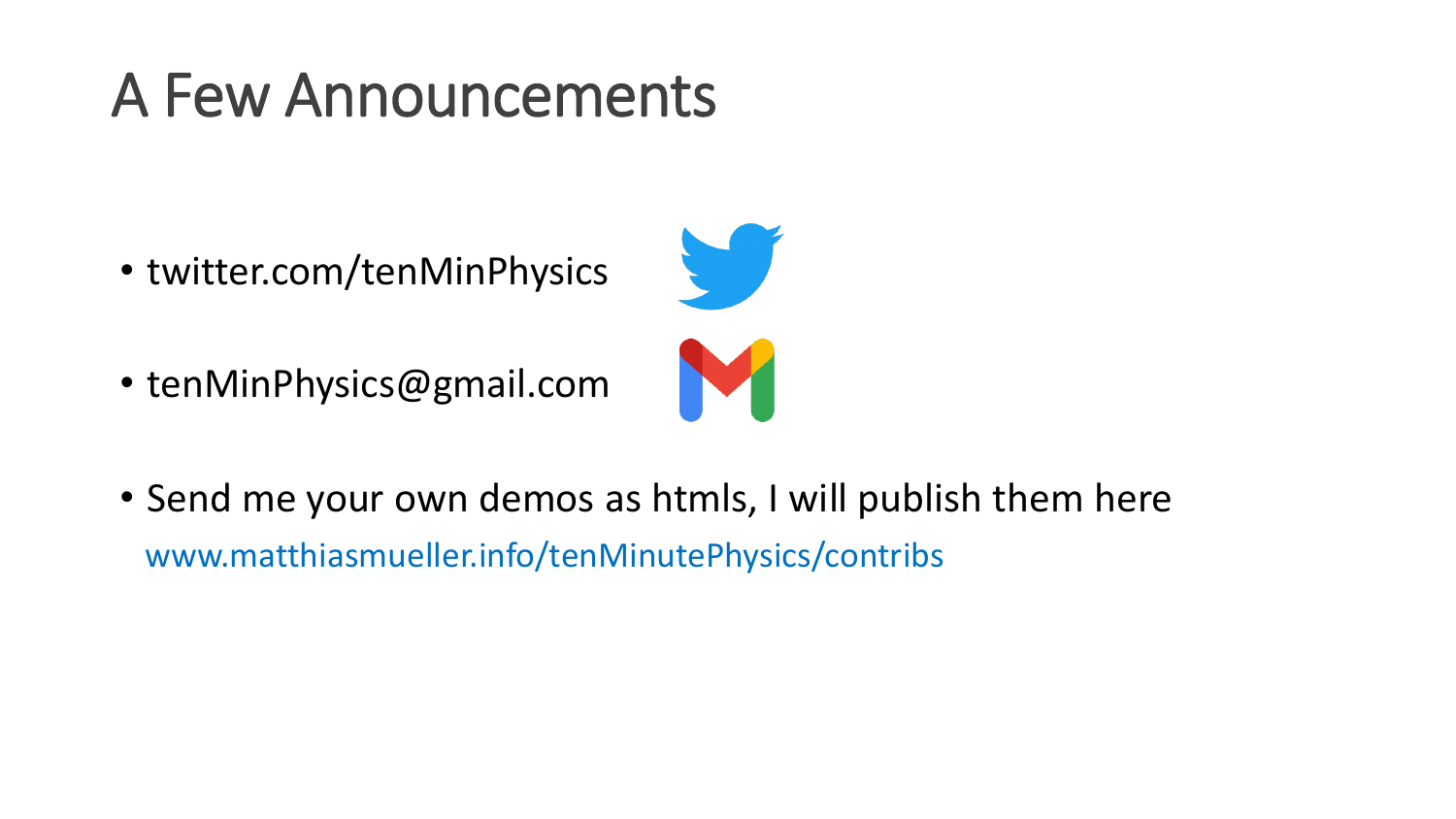

## Cloth Self-Collision Handling

Matthias Müller, Ten Minute Physics www.matthiasmueller.info/tenMinutePhysics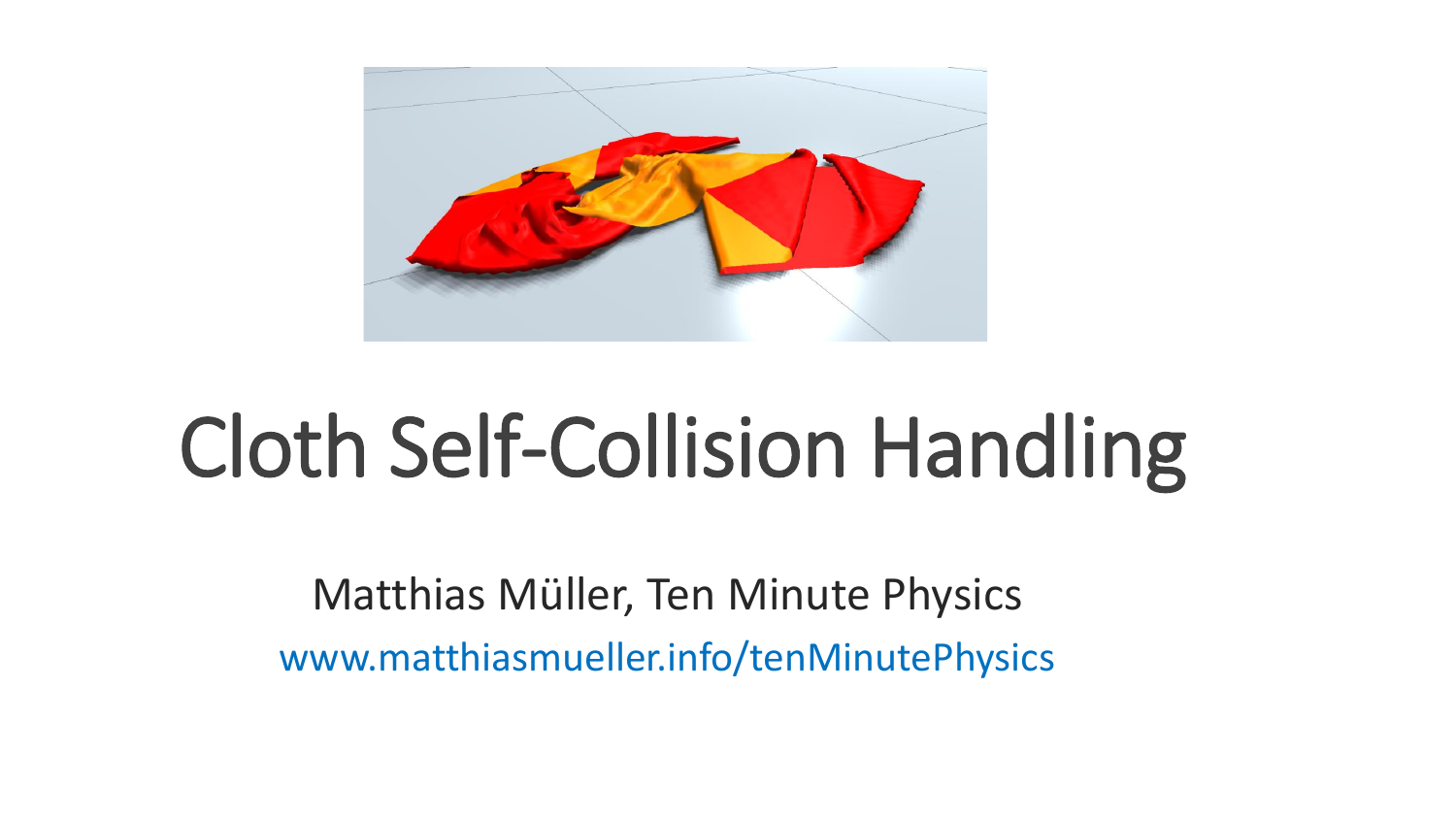

- Resolving collisions is a global problem, multiple possible solutions
- Start in valid state, make sure entanglement never happens (sometimes not avoidable)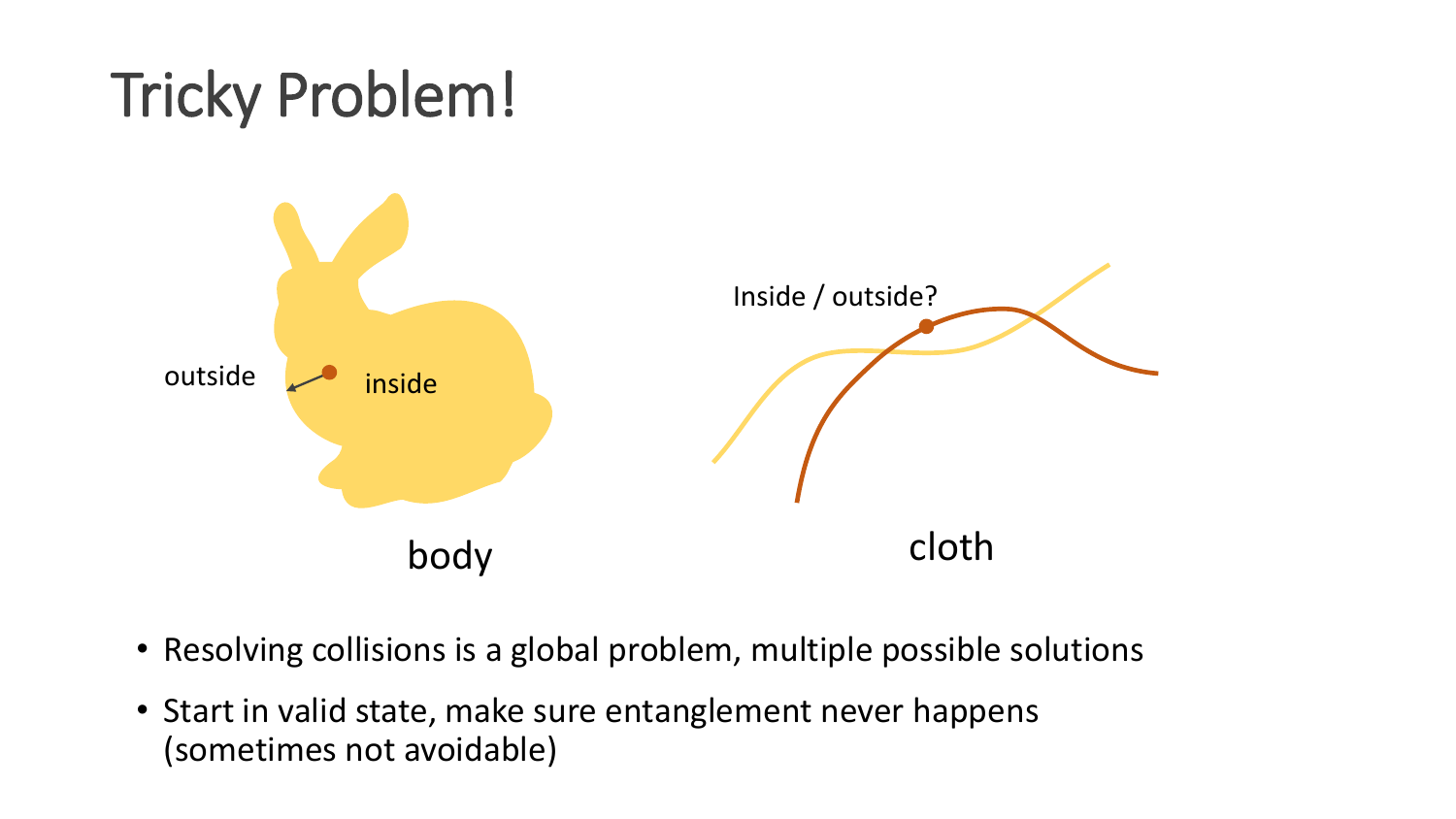# Five Tricks



- Use particles and a particle hash
- Use rest distance to avoid jittering
- Use sub-stepping, not CCD
- Enforce maximal velocity
- Use unconditionally stable cloth-cloth friction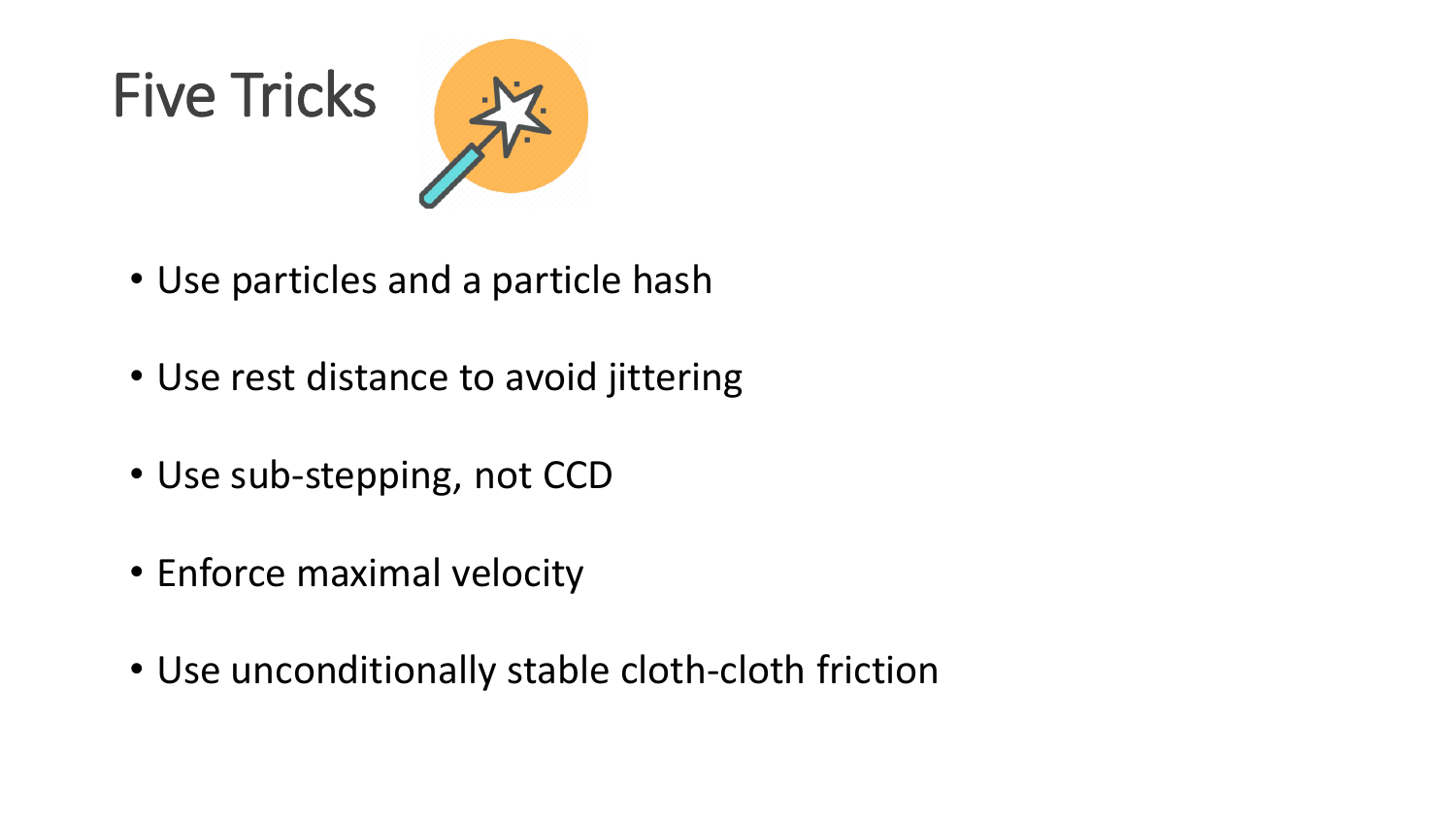#### 1. Use Particles and a Particle Hash



- In general: use many simple primitives instead of few complicated ones!
- Simpler to implement, more degrees of freedom, higher fidelity
- Can use a simple hash for uniform particles (see tutorial number 11)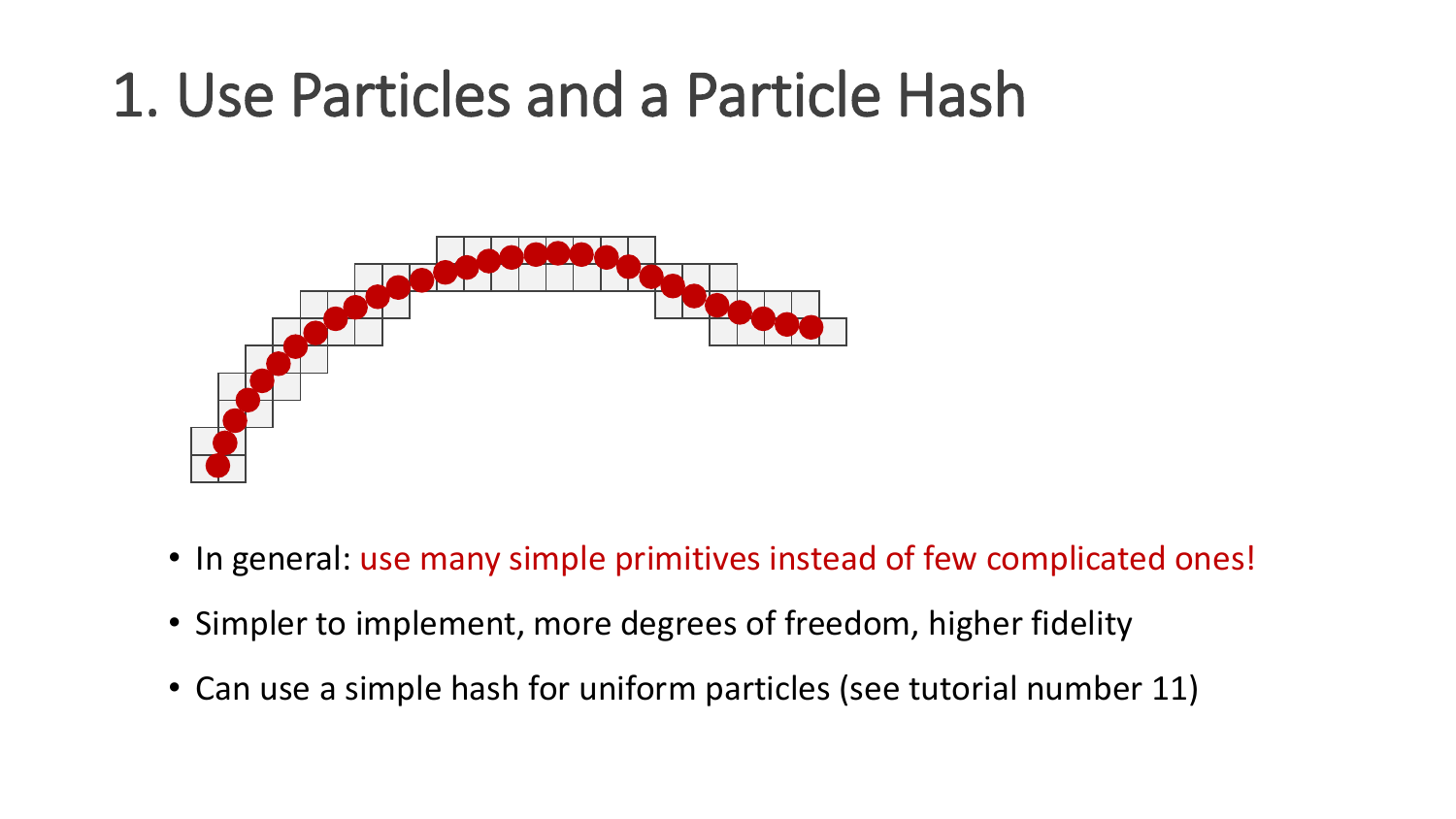#### 2. Consider Rest Distance to avoid Jittering



- If  $d_{rest}$  < 2r the distance constraints and the collision constraints fight each other
- Set  $d_{coll} = \min(2r, d_{rest})$
- compute on the fly from rest positions of particles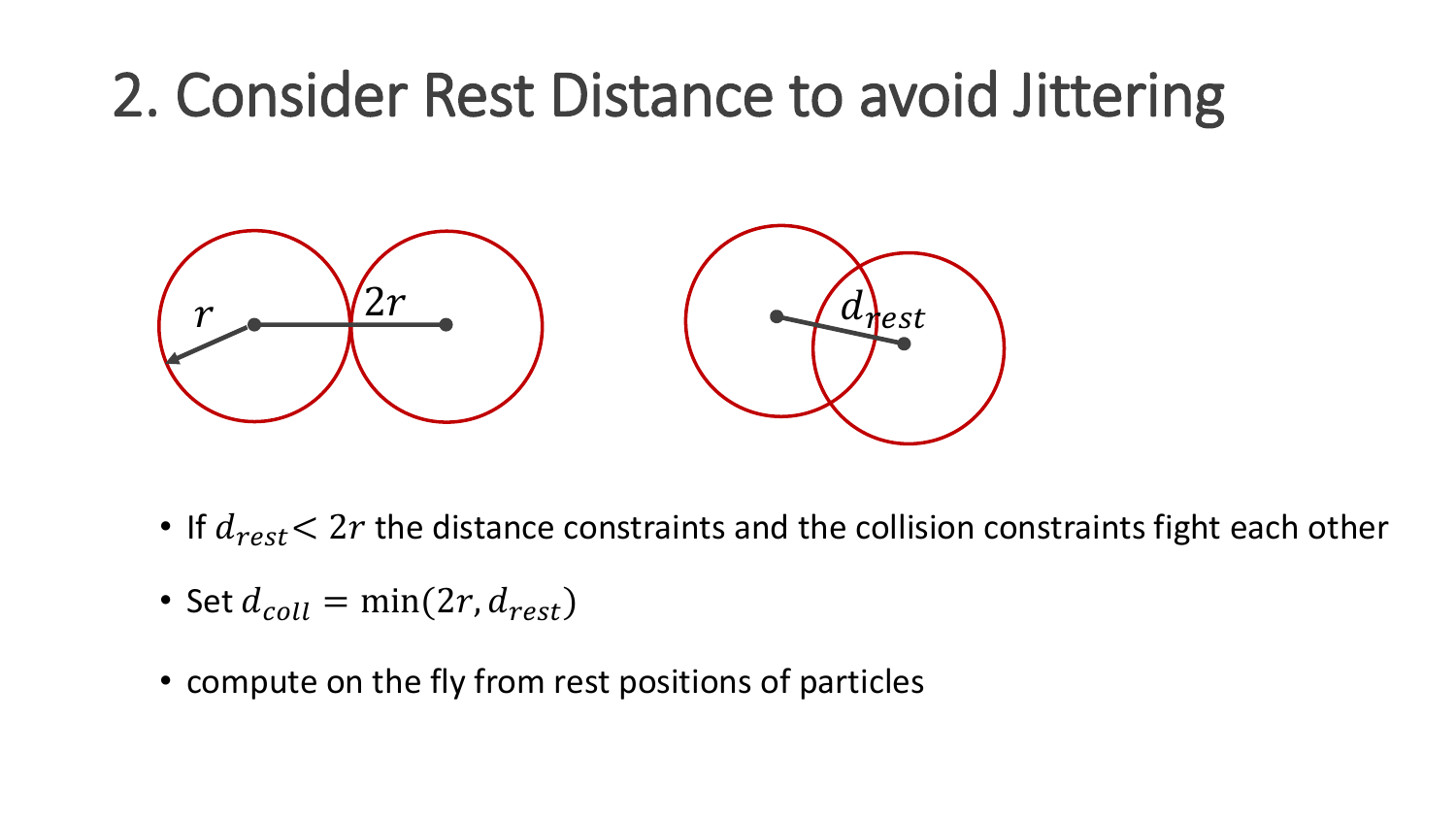### 3. Use Sub-Stepping, not CCD



- Continuous collision detection (CCD)
- Overlap test of swept volumes
- Volume touched by objects that rotate and move in curved ways
- Rollback somehow

 $\Delta t_s \leftarrow \Delta t / n$ **while** simulating createHash() for *n* sub-steps **for all particles i**  $\mathbf{v}_i \leftarrow \mathbf{v}_i + \Delta t_s \mathbf{g}$  $\mathbf{p}_i \leftarrow \mathbf{x}_i$  $\mathbf{x}_i \leftarrow \mathbf{x}_i + \Delta t_s \mathbf{v}_i$ **for all constraints C** solve $(C, \Delta t_{\scriptscriptstyle S})$ **for all particles i**  $\mathbf{v}_i \leftarrow (\mathbf{x}_i - \mathbf{p}_i)/\Delta t_s$ renderScene()

→Tutorial 9 (XPBD)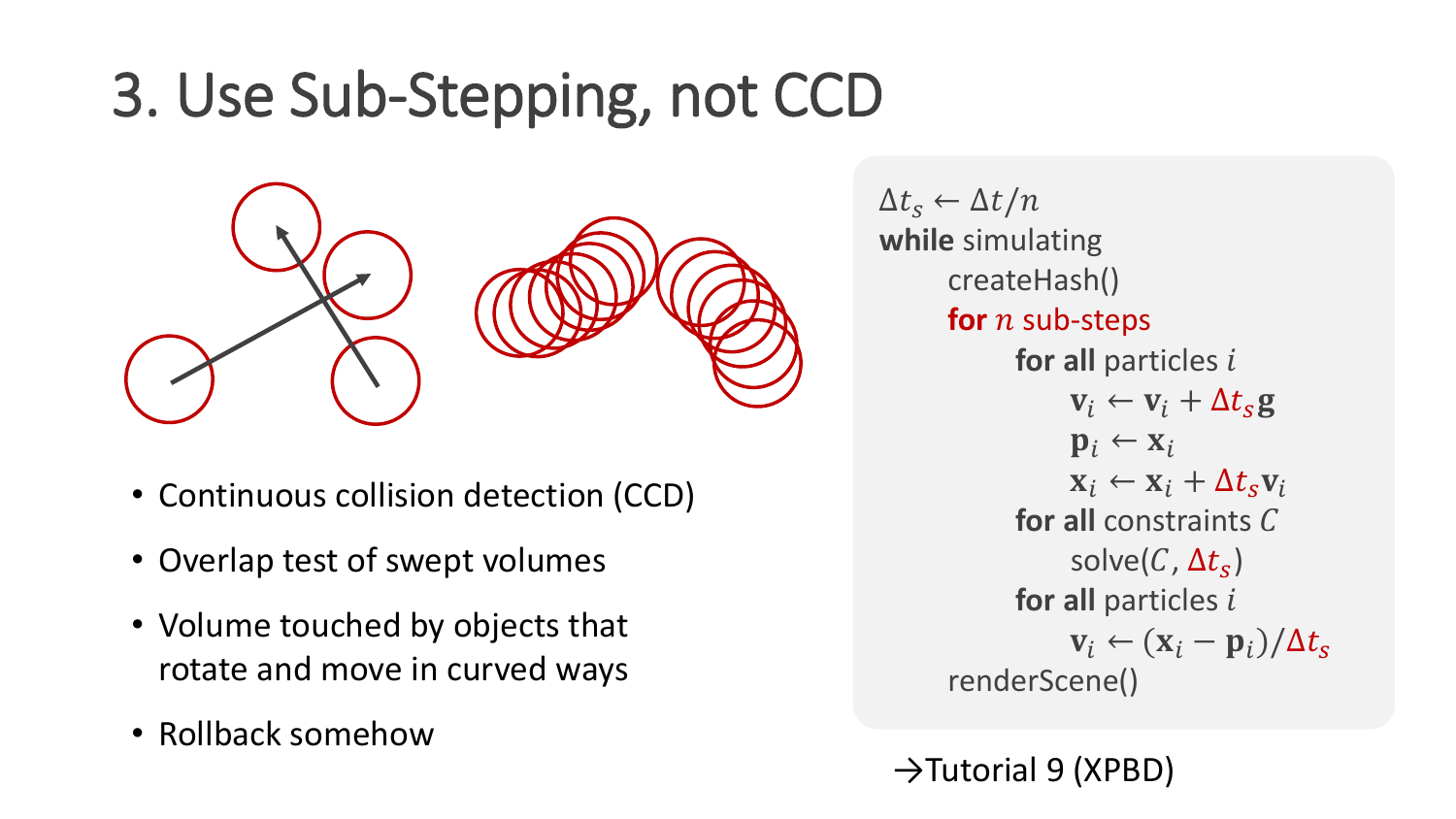#### 4. Enforce Maximal Velocity

$$
v_{max} = \frac{r}{\Delta t_{substep}} = \frac{r}{\Delta t / n_{sub-steps}} = \frac{r n_{sub-steps}}{\Delta t}
$$

- The larger the number of sub-steps, the larger the limiting velocity!
- Exampe:  $r = 1$ *cm*,  $n_{substeps} = 20$ ,  $\Delta t = 1/30$ *s*

 $v_{max} = 6m/s = 20km/h = 13mph$ 

• Fast running speed, not a severe restriction!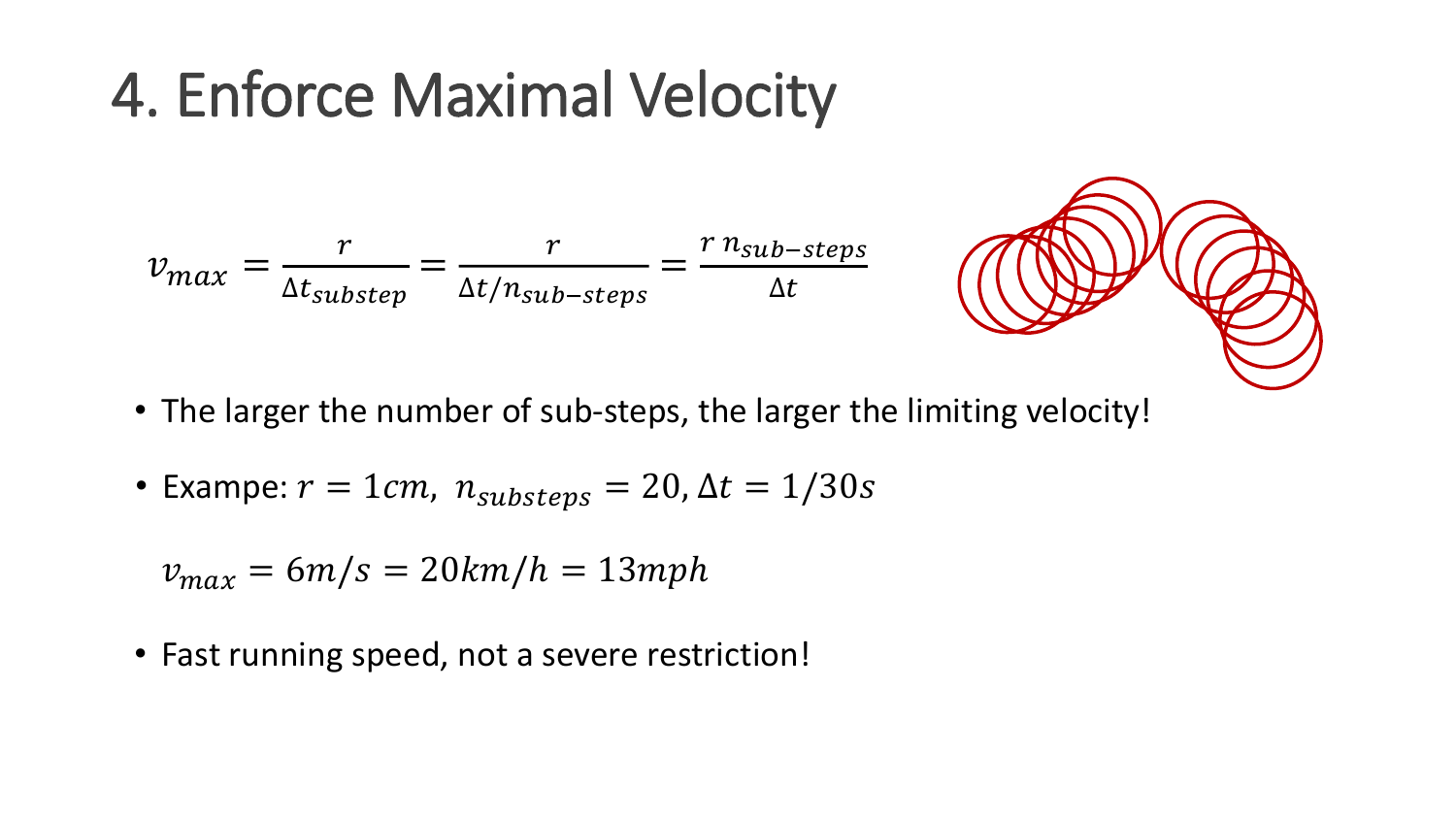#### 5. Stable Cloth-Cloth Friction

- ${\bf v}_1 \leftarrow ({\bf x}_1 {\bf p}_1)/h$  $\mathbf{v}_2 \leftarrow (\mathbf{x}_2 - \mathbf{p}_2)/h$  $\mathbf{v}_{avg} \leftarrow (\mathbf{v}_1+\mathbf{v}_2)/2$  $\mathbf{x}_1 \leftarrow \mathbf{x}_1 + d(\mathbf{v}_{avg} - \mathbf{v}_1) \cdot h$  $\mathbf{x}_2 \leftarrow \mathbf{x}_2 + d(\mathbf{v}_{avg} - \mathbf{v}_2) \cdot h$
- Time step size  $h$  cancels, can be omitted
- Damping coefficient  $d \in [0,1]$ , unconditionally stable
- Make physical by choosing  $d = clamp(h \cdot d_{physical}, 0, 1)$

 $\mathbf{p}_i$  previous position of particle i

 $x_i$  current position of particle i